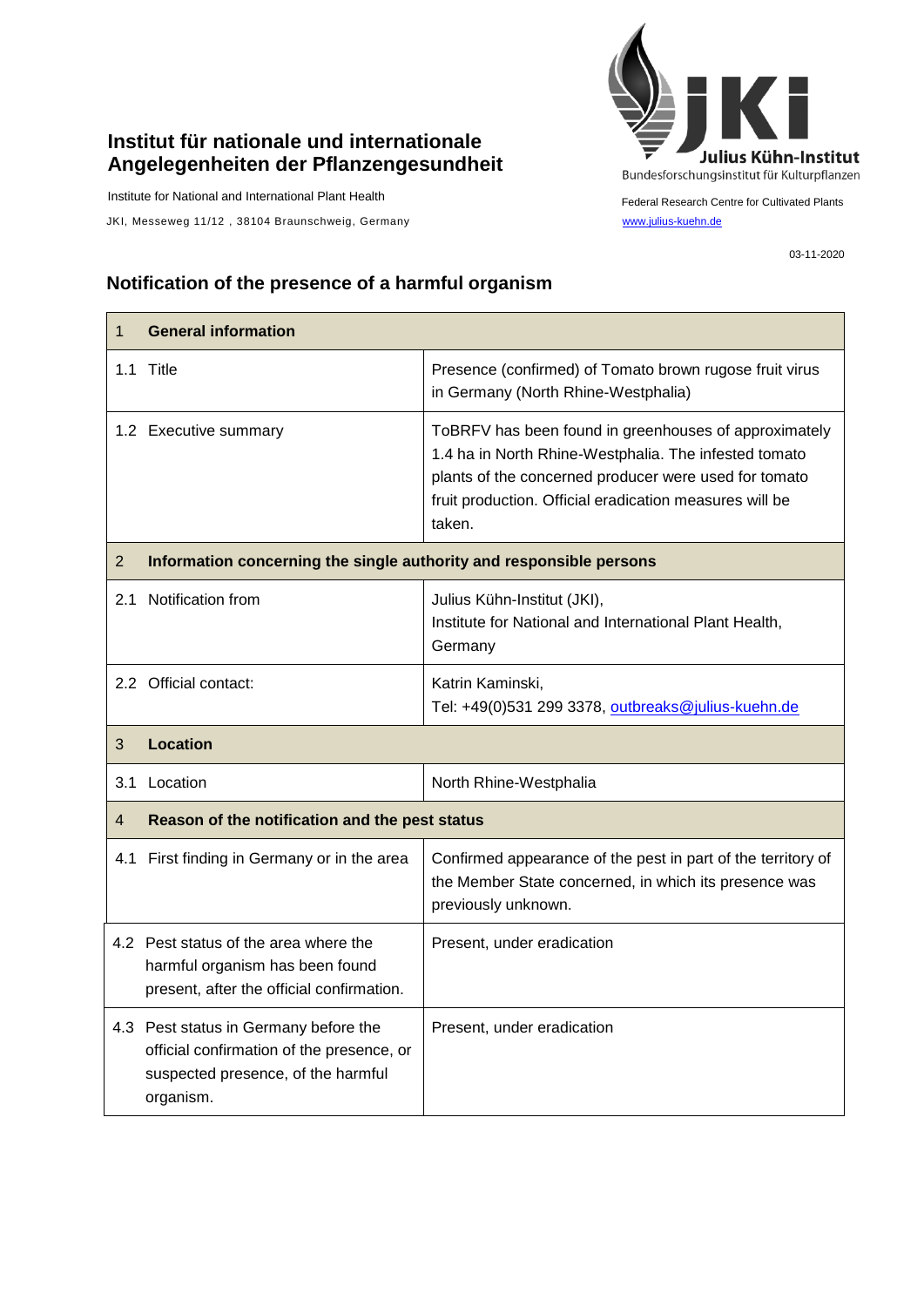|     | 4.4 Pest status in Germany after the<br>official confirmation of the presence of<br>the harmful organism. | Present, under eradication                                                                                                                                                                                                                                                 |  |
|-----|-----------------------------------------------------------------------------------------------------------|----------------------------------------------------------------------------------------------------------------------------------------------------------------------------------------------------------------------------------------------------------------------------|--|
| 5   | Finding, sampling, testing and confirmation of the harmful organism                                       |                                                                                                                                                                                                                                                                            |  |
|     | 5.1 How the presence or appearance of<br>the harmful organism was found.                                  | Information submitted by professional operators,<br>laboratories or other persons.                                                                                                                                                                                         |  |
|     | 5.2 Date of finding:                                                                                      | 19-10-2020                                                                                                                                                                                                                                                                 |  |
|     | 5.3 Sampling for laboratory analysis.                                                                     | 21-10-2020                                                                                                                                                                                                                                                                 |  |
|     | 5.4 Name and address of the Laboratory                                                                    | Landwirtschaftskammer Nordrhein-Westfalen<br>Pflanzenschutzdienst                                                                                                                                                                                                          |  |
|     |                                                                                                           | Siebengebirgsstr. 200                                                                                                                                                                                                                                                      |  |
|     |                                                                                                           | 53229 Bonn                                                                                                                                                                                                                                                                 |  |
|     | 5.5 Diagnostic method                                                                                     | According to peer reviewed protocols.                                                                                                                                                                                                                                      |  |
|     | 5.6 Date of official confirmation of the<br>harmful organism's identity.                                  | 03-11-2020                                                                                                                                                                                                                                                                 |  |
| 6   | Infested area, and the severity and source of the outbreak in that area                                   |                                                                                                                                                                                                                                                                            |  |
| 6.1 | Characteristics of the infested area<br>and its vicinity.                                                 | Physically closed conditions: greenhouse                                                                                                                                                                                                                                   |  |
|     |                                                                                                           | Plants already planted, not to be reproduced or moved.                                                                                                                                                                                                                     |  |
|     | 6.2 Host plants in the infested area and its<br>vicinity                                                  | Solanum lycopersicum                                                                                                                                                                                                                                                       |  |
|     | 6.3 Infested plant(s), plant product(s) and<br>other object(s).                                           | Solanum lycopersicum                                                                                                                                                                                                                                                       |  |
| 7   | <b>Official phytosanitary measures</b>                                                                    |                                                                                                                                                                                                                                                                            |  |
| 7.1 | Adoption of official phytosanitary<br>measures.                                                           | Official phytosanitary measures will be taken.                                                                                                                                                                                                                             |  |
|     |                                                                                                           | Clearing the greenhouses of all tomato plants. Destruction<br>of the whole plant material. Disinfection of all greenhouse<br>surfaces and all objects that were involved in tomato<br>production and the materials that were used for the<br>clearance of the greenhouses. |  |
|     | 7.2 Objective of the official phytosanitary<br>measures.                                                  | Eradication                                                                                                                                                                                                                                                                |  |
|     | 7.3 Measures affecting the movement of<br>goods.                                                          | Measures do not affect import into or movement within the<br>Union of goods.                                                                                                                                                                                               |  |
|     | 7.4 Specific surveys.                                                                                     | Yes                                                                                                                                                                                                                                                                        |  |